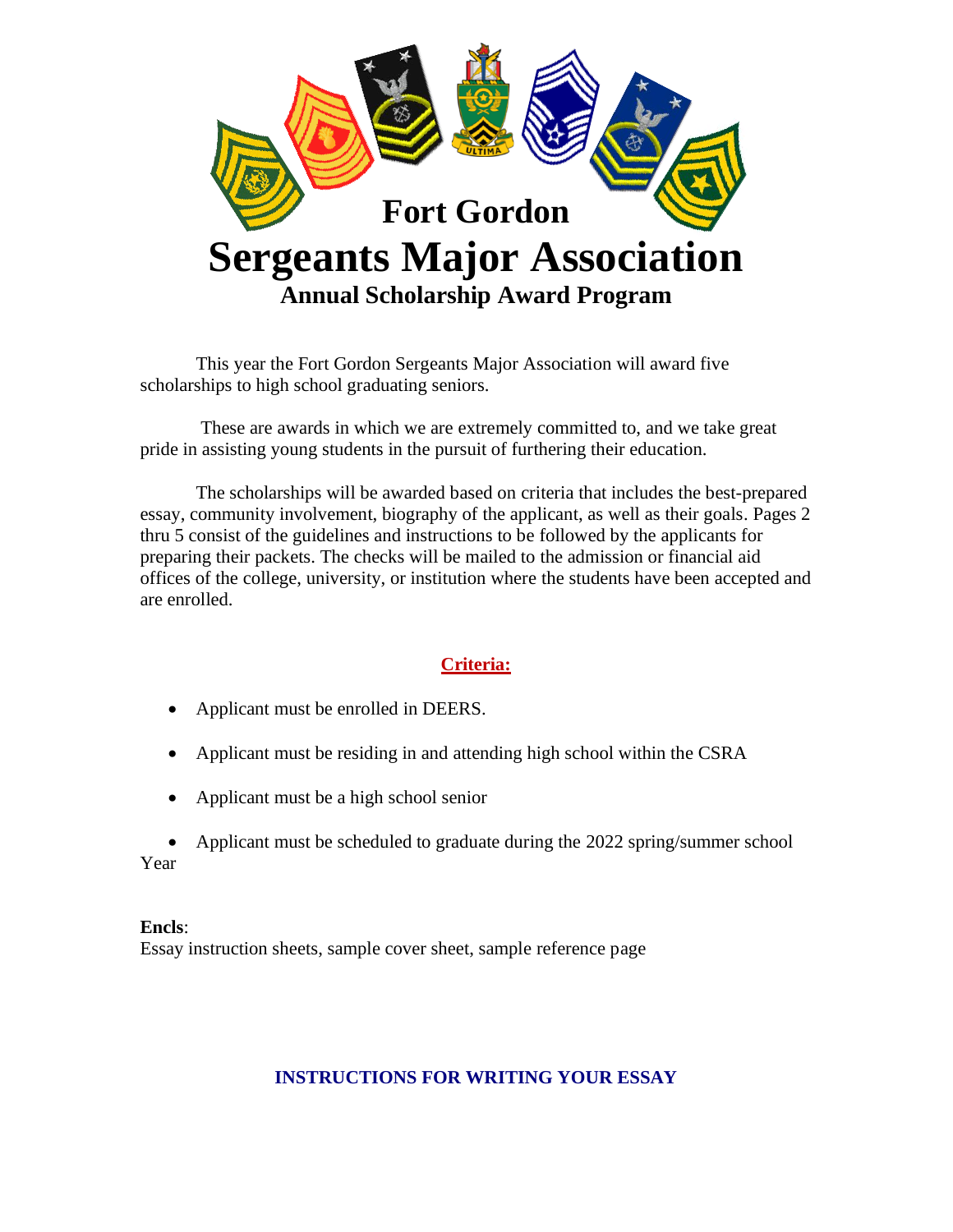### **1. Topic Choose one:**

A. Adaptability: How did you maintain your education/schooling during the pandemic.

B. How has the pandemic impacted your Long-Term Career Goals

C. Mayhem in Russia's Near Abroad: Assess Putin's geopolitical goals for massing forces on the Ukrainian Border.

D. Strategic Complexity: Provide an assessment on the three primary threats to America's national security and provide a policy recommendation on how to deal with each threat.

The essay competition is based on the **honor** system; no "**plagiarism**" allowed. You must do your own work.

**3. Length:** The length of the essay will be no less than 4 pages (body) and no more than 6 pages, do not count the cover sheet or the reference page as one of the six pages.

**3. Cover Sheet:** You are required to prepare a cover sheet for your essay; page 4 gives an example of the cover sheet.

**4. Print Style and Font:** You will use Times New Roman with a 12 Pitch Font.

**5. Scoring:** Scoring will be based on the 100 points system. The essay will be evaluated for its subject matter, content, style, format, and presentation. Points will be deducted for the followings reasons:

- $\blacksquare$  Misspelled words = 1 point deduction
- **•** Improper punctuation  $= 0.5$  point deduction
- **•** Improper use of pronouns  $= 0.5$  point deduction
- Incorrect subject/verb agreement  $= 1$  point deduction
- Failure to follow essay format instructions  $= 2$  point deduction

**6. Self-Biography:** On a separate sheet of paper, you need to provide your **first name, middle initial, and last name; mailing address**, **phone number and email address;** a brief self-bio; some of your previous achievements and/or accomplishments in the community or at school; and some of your goals and aspirations.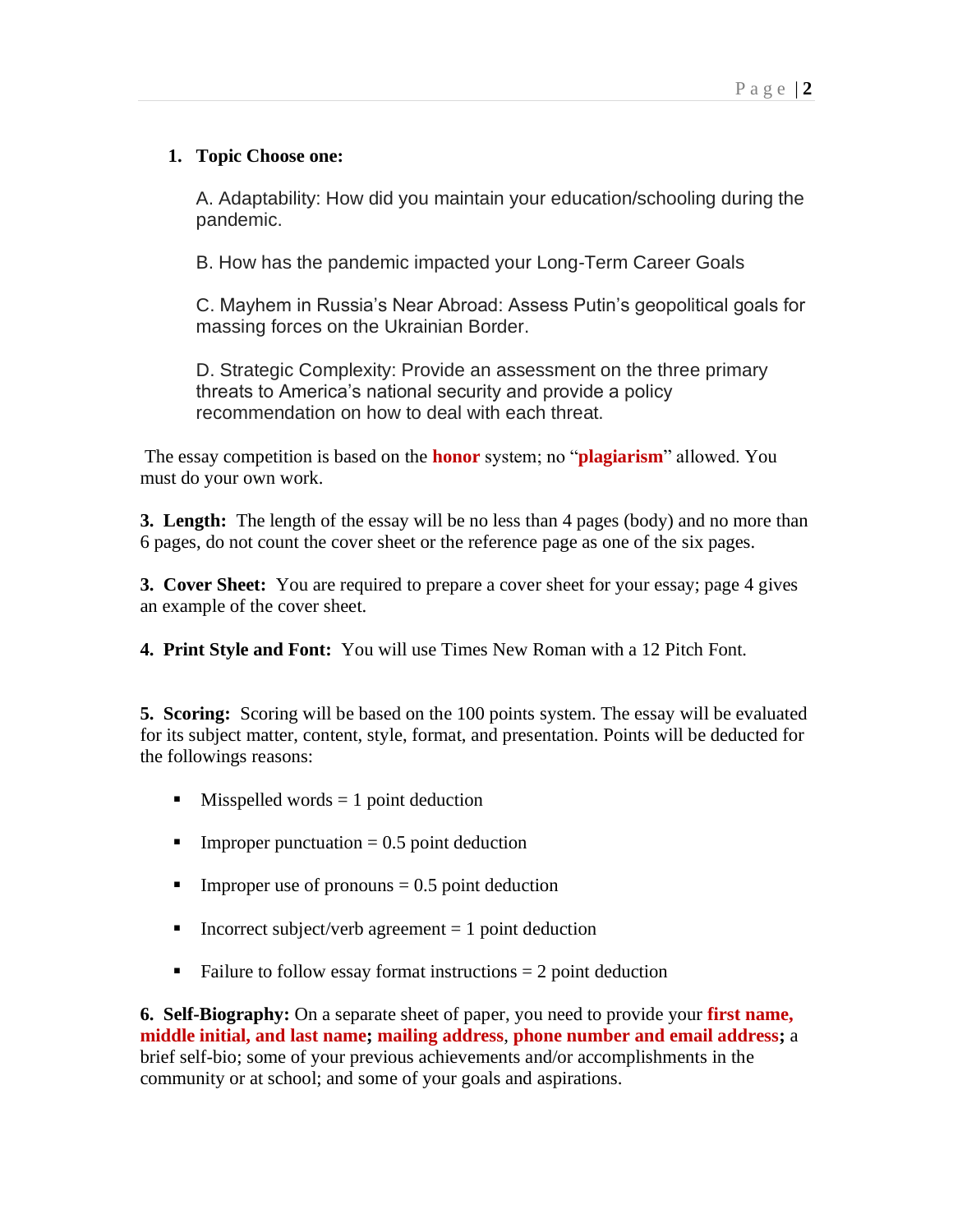**7. Submission Date:** Essays must be mailed to Fort Gordon Sergeant Major Association; P.O. Box 7914; Ft Gordon, Ga 30905. All essays must be received or postmarked in the mail no later than **April 18, 2022** in order to compete for the scholarship award. The winners will be announced and presented certificates during the presentation ceremony on Friday, June 11, 2022 at the Sergeants Major Association scholarship awards ceremony. A member of the Sergeants Major Association will contact the winners and inform them of the time, and location of the ceremony.

**8. Mailing Address:** Mail your essay to:

### **Sergeants Major Association P.O. Box 7914 Fort Gordon, Georgia 30905**

**NOTE:** Place your essay and bio sheet in an envelope along with the name, mailing address and phone number of the college or university's admission and/or student financial aid office where you have been accepted to attend. Please do not return the essay instruction information.

If you have any questions pertaining to this information, please contact Command Sergeant Major (Ret) Charlie Bryant Jr, sambryant@gmail.com 706-518-7445 or Command Sergeant Major (Ret) Israel Butler, [ijtransportllc@gmail.com](about:blank) 706-373-2150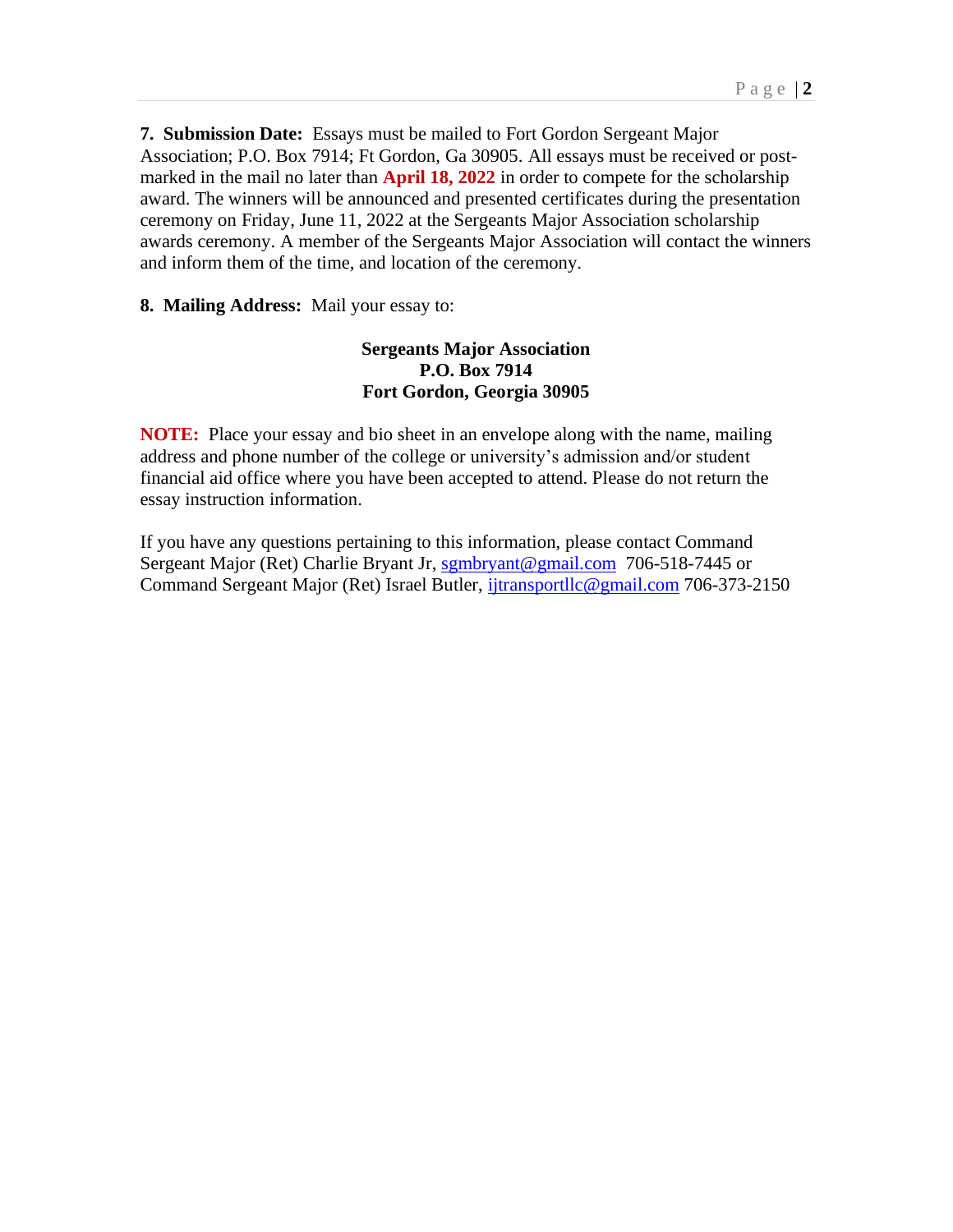### **EXAMPLE OF AN ESSAY COVER SHEET**

Running head: PLACE TITLE OF YOUR PAPER HERE

Sergeants Major Association Essay Competition

Applicants Name

Place Title of Your Paper Here

April 18, 2022

**EXAMPLE OF A REFERENCE PAGE**

**References:**